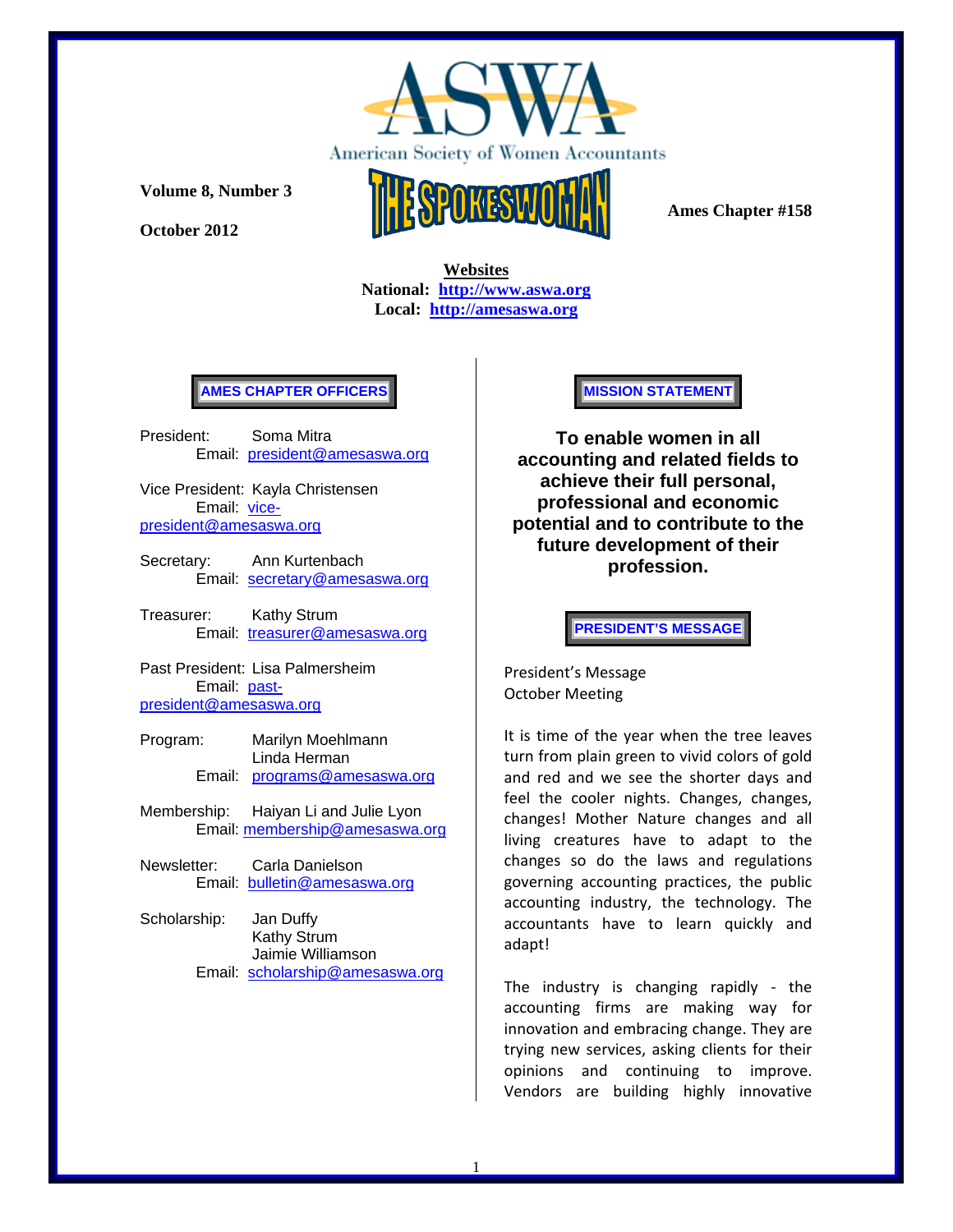

**October 2012** 



 **Ames Chapter #158** 

 **Websites National: http://www.aswa.org Local: http://amesaswa.org**

systems online using Cloud technology and need accountants to be that go‐between.

Last, but not the least, as part of a strategic initiative to improve ASWA's brand presence, the Board of Directors unanimously agrees that we should change our organization's name to "Accounting & Financial Women's Alliance". It's not just about changing the name, or changing the words, it's about how this proposed name change fits into the bigger picture. This proposed bylaw amendment will be up for vote at the Annual Business Meeting in San Diego on October 23rd. Looking forward to attending the national conference and waiting in anticipation of the outcome of the proposed name change!

Kathy Strum of our chapter is facing some medical challenges, so please keep Kathy and her family in your thoughts and prayers.

Hope to see you all at the joint meeting with the Des Moines chapter!

Soma Mitra President Ames Chapter



No agenda this month due to the joint meeting hosted by the Des Moines chapter.

# **MEETING INFORMATION**

Date: Thursday, October 11th

Time: 5:30 dinner The cost of the meeting is \$20.00; for first time guests \$10.00.

6:15 speaker

Topic: "Budgeting – Iowa's Future" Presented by Auditor of State David A. Vaudt, CPA Program will qualify for 1 hour of CPE.

 Location: Kirkendall Library 1210 NW Prairie Ridge Ankeny, Iowa

An e-vite has been sent to RSVP for the meeting.

**SEPTEMBER 2012 MINUTES**

September Minutes American Society of Women **Accountants** Ames Chapter #158 Membership Meeting September 19, 2012

Call to Order: The September Membership Meeting of the Ames Chapter #158 was called to order by President Soma Mitra in Ames at 7:27 pm on Wednesday, September 19,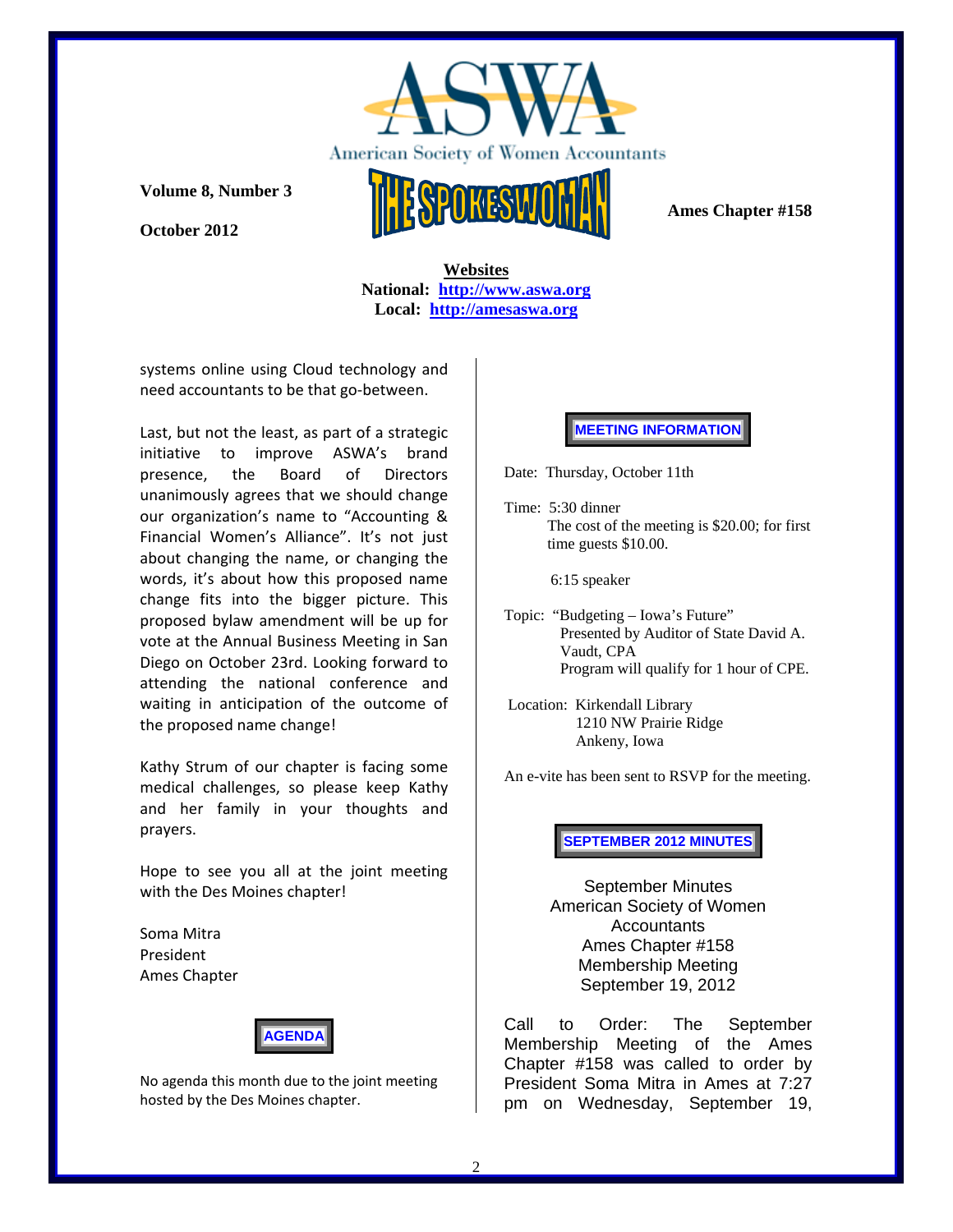

**October 2012** 



 **Ames Chapter #158** 

 **Websites National: http://www.aswa.org Local: http://amesaswa.org**

2012. Those in attendance were members Karen Jacobson, Haiyan Li, Soma Mitra, Marilyn Moehlmann, Margaret Munson, Kate Mulder, Jan Duffy, Jamie Williamson, Jordan Nolta, Lisa Palmersheim, Linda Herman, Barbara Bennett Kayla Christenson, and Cindy Sippel. Several guests were also in attendance Kalais Eddy, Maggie Schlermann, and Tammy Hertzel. A quorum was present.

Update: Kate Mulder gave the members an update on Kathy Strum. Kathy is at home recovering from surgery. Please keep her in your thoughts and prayers.

Minutes: Karen Jacobson proposed several changes to the August meeting minutes. Karen moved and Margaret Munson seconded that the August minutes be approved as amended. Motion carried.

Treasurer's Report: None.

Committee Reports

A. Membership: Members are reminded to return the surveys that were distributed prior to the last meeting. Membership committee co-chair Julie Lyon is also recovering from surgery. The September networking lunch is Monday, September 25 at Old Main Brewing. Due to the National Conference the October networking

lunch has been moved to Tuesday, October 30 at Aunt Maude's.

- B. Program:
	- a. Joint Meeting with Des Moines Chapter – Topic will be Budgeting – Iowa's Future with State Treasurer, David Vaudt. The meeting will be Thursday, October 11 at the Kirkendall Library in Ankeny. Dinner will be at 5:30 and the speaker will begin at 6:15. Cost will be \$20 or \$10 for first time guests. RSVPs are due Monday, October 8. For the nametags be sure to include your name, company and title.
	- b. The November meeting will be the second Wednesday of the month, Nov.  $14<sup>th</sup>$  rather than the usual third Wednesday due to the Thanksgiving holiday. The program will be on taxes by Kristi Matrie. The December meeting will be our annual Christmas party.
- C. Bulletin: No report.
- D. Scholarship: Certificates were presented to our scholarship winners, Kalais Eddy and Jordan Nolta, by Jan Duffy. The scholarship application will be updated for the new year and be sent out shortly.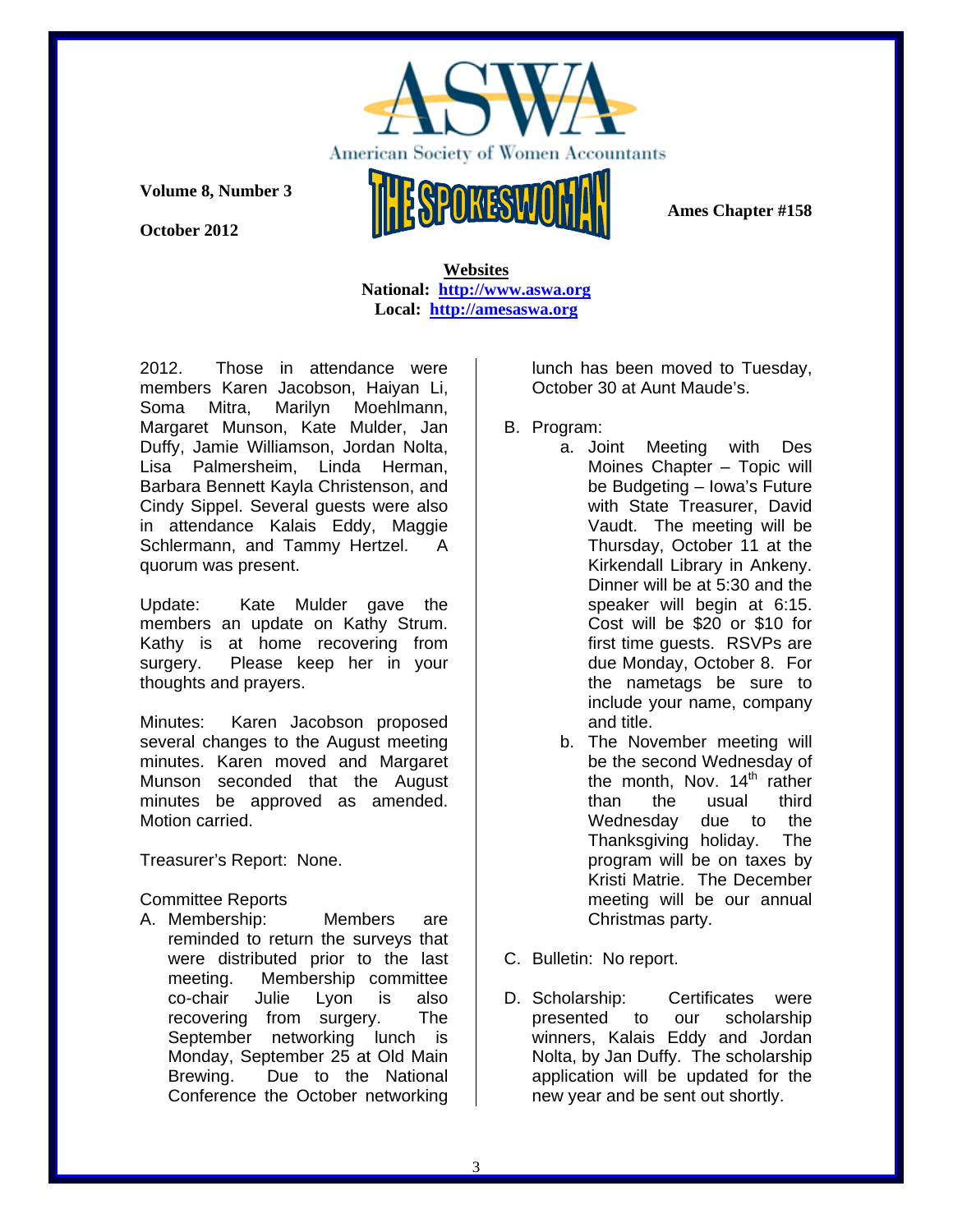

**October 2012** 

 **Ames Chapter #158** 

 **Websites National: http://www.aswa.org Local: http://amesaswa.org**

Old Business

A. Financial Literacy progress report: Karen Jacobson reported that the dates have been set for the next program with the Boys and Girls Club. Lisa Palmersheim will be presenting with Karen the module on paying for college and cars on November 13 and 20.

New Business:

- A. 2012 ASWA Annual Business Meeting Delegates – Our chapter can send two delegates to the annual business meeting at the National Conference. Cindy Sippel moved and Kate Mulder seconded a motion that Soma Mitra and Karen Jacobson be selected as delegates and alternates at the annual business meeting to carry the chapter's votes. The motion carried.
	- a. Issue to be voted on at business meeting – The National organization's proposed name change to Accounting and Financial Women's Alliance will be voted on at the annual business meeting. The chapter discussed whether to send the delegates to the business meeting informed or instructed. To gauge the chapter's interest a straw poll was taken on the proposed

name change. The results were 5 in favor of the change, 2 opposed to the change and 6 undecided. Also discussed was whether the name change would have an impact on continuing education and programs. Jan Duffy moved with Marilyn Moehlmann seconding a motion that the delegates be sent informed to the business meeting on the issue of the name change. The motion passed.

- b. Karen Jacobson moved and Jamie Williamson seconded a motion that our chapter donate \$500 to the Education Foundation at the National Conference. The motion passed.
- B. 2012-2013 Membership Anniversary blowout from National ASWA – To celebrate the  $75<sup>th</sup>$  anniversary of ASWA, National has created a membership campaign themed around "diamonds in the sky". There are individual and chapter awards. The chapter would need a net gain of 3 to meet the chapter goal for the campaign.

Announcements: Barb Bennett, new member from Mass Mutual, a preferred ASWA partner, told the chapter about two items. 1) ASWA members can get a 10% discount on LTC and disability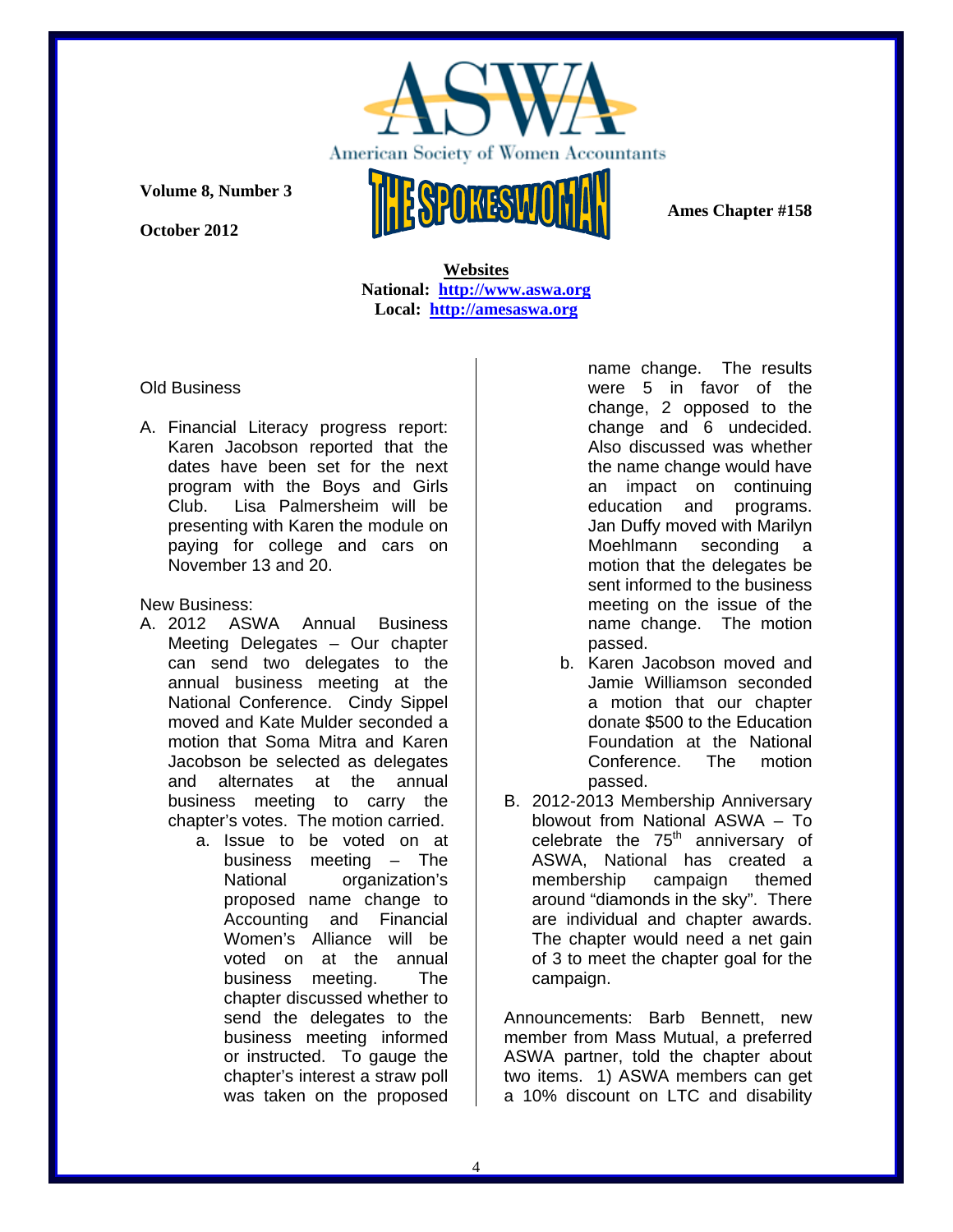

**October 2012** 



 **Ames Chapter #158** 

### **Websites National: http://www.aswa.org Local: http://amesaswa.org**

insurance and 2) She has a list of topics on which she can present for CPE. She can conduct 1 or 2 hour sessions. At the November meeting, she will donate a bracelet for the door prize.

Door Prize: The winner of tonight's door prize was Kayla Christenson.

Adjournment: Meeting adjourned at 8:10 pm.

Respectfully submitted, Cindy Sippel, Acting Secretary

**PROGRAM SCHEDULE** 

October - Joint Meeting with Des Moines Chapter – Topic will be Budgeting – Iowa's Future with State Treasurer, David Vaudt. The meeting will be Thursday, October 11 at the Kirkendall Library in Ankeny. Dinner will be at 5:30 and the speaker will begin at 6:15. Cost will be \$20 or \$10 for first time guests. RSVPs are due Monday, October 8. For the nametags be sure to include your name, company and title.

November - The meeting will be the second Wednesday of the month, Nov.<br>14<sup>th</sup> rather than the usual third rather than the usual third Wednesday due to the Thanksgiving holiday. The program will be on taxes by Kristi Matrie. The December meeting will be our annual Christmas party

# **NETWORKING LUNCH SCHEDULE**

|          |                   |                 | <b>RSVP by Noon</b> |
|----------|-------------------|-----------------|---------------------|
| Date     | <b>Restaurant</b> | Location        | on                  |
| Tue      |                   |                 |                     |
| 10/23/12 | Aunt Maude's      | 547 Main St.    | Mon 10/22/12        |
| Fri      |                   | 105 Chestnut    |                     |
| 11/16/12 | Applebee's        | Street          | Thur 11/15/12       |
| Thur     |                   | 1614 S. Kellogg |                     |
| 1/24/13  | Fuji              | Ave. Suite 101  | Wed 1/23/13         |
| Thur     |                   | 2616 Northridge |                     |
| 2/21/13  | The Café          | Pkwy            | Wed 2/20/13         |
| Wed      |                   | 1310 S. Duff,   |                     |
| 3/13/13  | Panchero's        | Suite 103       | Tue 3/12/13         |
| Fri.     | Noodles &         |                 |                     |
| 4/12/13  | Company           | 414 S. Duff     | Thur 4/11/13        |
| Thur     | Stomping          |                 |                     |
| 5/23/13  | Grounds           | 303 Welch Ave.  | Wed 5/22/13         |

# **ISU ACCOUNTING CONFERENCE**

Iowa State University College of Business Presents... **The Annual Contemporary Issues in Accounting Conference**

**Friday, December 14, 2012** *8:00 a.m. to 3:40 p.m.* **Gerdin Business Building** *MARK YOUR CALENDARS!!*